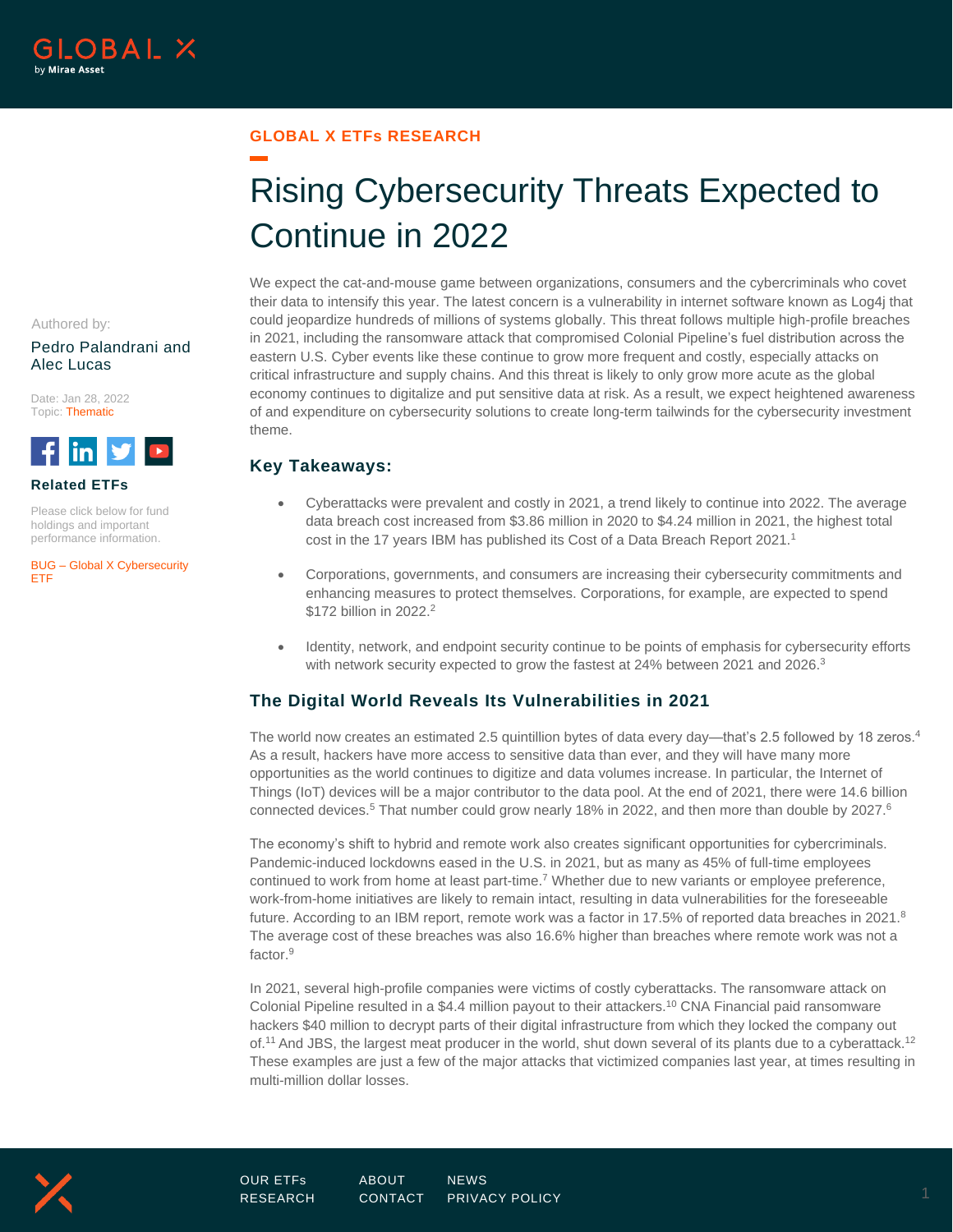

# **BIGGEST CYBER AND RANSOMWARE ATTACKS OF 2021**

Source: CRN, "The 10 Biggest Cyber And Ransomware Attacks Of 2021," December 23, 2021., Microsoft, "Microsoft Exchange Server Remote Code Execution Vulnerability," March 2, 2021.

| <b>Major Cyberattacks 2021</b> | Industry                  | <b>Date</b> | <b>Millions of \$ Paid</b><br>or Requested |
|--------------------------------|---------------------------|-------------|--------------------------------------------|
| Microsoft Exchange             | Technology                | 01/5/21     | Undisclosed                                |
| Kia Motors                     | Automotive                | 02/13/21    | $$20.00*$                                  |
| Bombardier                     | Manufacturing (Aviation)  | 02/23/21    | Undisclosed                                |
| <b>CNA Financial</b>           | <b>Financial Services</b> | 03/21/21    | \$40.00                                    |
| Harris Federation              | Education                 | 03/29/21    | $$8.00*$                                   |
| <b>Colonial Pipeline</b>       | Energy                    | 05/7/21     | \$4.40                                     |
| <b>Brenntag</b>                | Chemicals                 | 05/11/21    | \$4.40                                     |
| <b>JBS</b>                     | Food                      | 05/30/21    | \$11.00                                    |
| Kaseya                         | Information Technology    | 07/2/21     | \$70.00*                                   |
| Accenture                      | Technology                | 08/12/21    | \$50.00*                                   |
| Acer                           | Technology                | 10/5/21     | \$50.00*                                   |

\*Requested but not paid in full.

## **Recent Attacks Encourage Cybersecurity Spending**

Even the most sophisticated solutions may not be able to eliminate all vulnerabilities, but they can stymy many threats and help protect against the worst outcomes. In 2021, companies, the U.S. government and consumers demonstrated a growing awareness of cyber threats and commitment to preventative measures.

- **Corporations:** Victims of ransomware attacks, their suppliers, customers and their competitors understand the disruption security breaches can cause. The cost of damages often exceeds the cost of investment in proper solutions. Large enterprises typically spend \$2–5 million on cybersecurity annually, while a single ransomware breach costs companies \$4.62 million on average.13,14 That cost is one reason why in a recent survey of more than 3,000 executives, 69% of respondents anticipated more cybersecurity spending in 2022.<sup>15</sup> By one estimate, spending on data protection and risk management could increase 11% from 2021 to \$172 billion in 2022.<sup>16</sup>
- Governments: In May 2021, President Biden signed an executive order that aims to modernize federal cybersecurity capabilities, standardize response strategies to cyberattacks, and increase information sharing requirements for government contractors. Then in July, Biden signed a national security memorandum that aims to prevent cyberattacks on critical infrastructure, especially power, water, and transportation. These measures translated into real dollars in the Infrastructure Investment and Jobs Act, which directs \$1.7 billion in dedicated spending and about \$7 billion in potential spending toward improving the country's cybersecurity.<sup>17</sup>

Also last year, the Senate unanimously confirmed the White House's first national cyber director. Congress created the position as part of the 2021 National Defense Authorization Act, signaling an increased emphasis on cybersecurity in administrations to come.

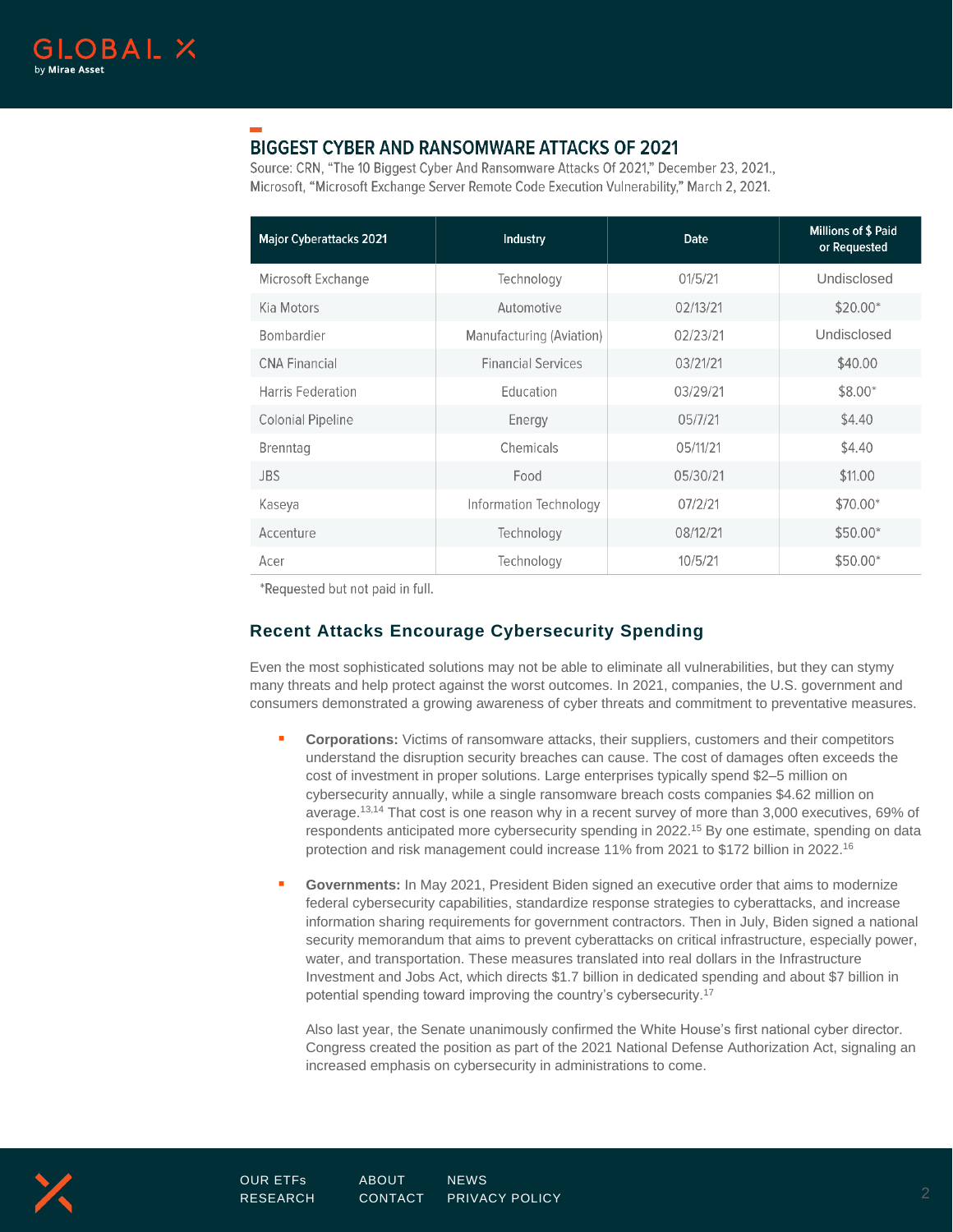

## **DEDICATED & POTENTIAL CYBERSECURITY SPENDING AUTHORIZED BY INFRASTRUCTURE INVESTMENT AND JOBS ACT (\$ BILLIONS)**

Source: 117th Congress (2021-2022), "H.R.3684 - Infrastructure Investment and Jobs Act," June 2021., Global X Analysis.



.

**Consumers:** A small but growing share of cybersecurity spending comes from consumers. About 53% of consumers are victims of at least one cybercrime, prompting many to take precautions such as personal VPNs, two-factor authentication, and identity theft protection services.<sup>18</sup> The pandemic exacerbated threats to individuals, as emboldened scammers capitalized on the inflated time consumers spent online. Americans lost \$586 million to COVID-related scams as of October 2021.<sup>19</sup> However, consumers are conscious of the heightened threat. Last year, almost 40% of adults took steps to safeguard their online activity as a direct result of the pandemic.<sup>20</sup> Digital protection habits learned during the pandemic could accelerate consumer adoption of cybersecurity services.

### **Key Cybersecurity Areas to Watch**

- **Identity Security:** With the explosion of remote work, securing who's accessing critical data, resources, and apps is a must for organizations. Within this vertical, cybersecurity sub-segments include Identity and Access Management (IAM), Privileged Account Management (PAM), and Identity Governance & Administration (IGA). These sub-segments are forecasted to grow by an average compound annual growth rate (CAGR) of 19% between 2021 and 2026.<sup>21</sup>
- **Network Security:** Companies in this vertical are responsible of protecting a network's integrity, confidentiality, and accessibility from misuse or breaches. Overly permissive networks can cause cyberattacks to move horizontally (i.e. from user to user) once an individual has been compromised. Zero Trust Networks, for example, provide users with access to internal apps, without the need to connect to a company's network or expose those users to the internet. Within this vertical, cybersecurity sub-segments include Zero Trust Network Access (ZTNA), Software-Defined Networking (SDWAN), Network Detection and Response (NDR), Firewall / NGFW / Unified Threat Management (UTM), and Secure Access Secure Edge (SASE). These sub-segments are forecasted to grow by an average CAGR of 24% between 2021 and 2026.<sup>22</sup>
- **Endpoint Security:** The multitude of internet-connected devices presents new entry points for hackers, adding challenges and complexity to effectively manage security for firms and individuals. Successful IoT deployments will require multi-layered, end-to-end security that ranges from up front

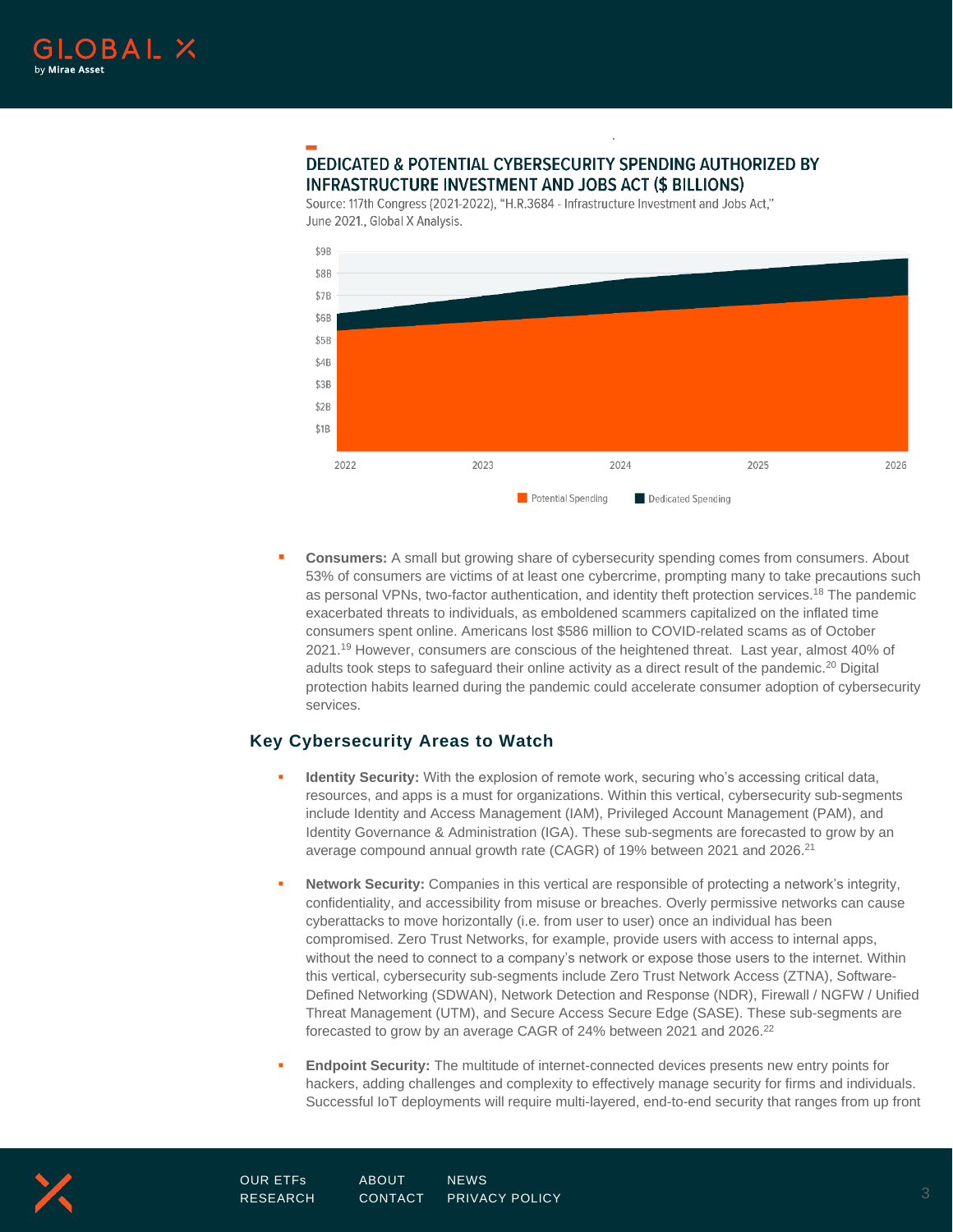baked-in security requirements to the ongoing management and protection of sensitive machinegenerated data. Within this vertical, cybersecurity sub-segments include Endpoint Protection Platform (EPP), Endpoint Detection and Response (EDR), and Data Loss Prevention (DLP). Overall the Endpoint Security vertical is forecasted to grow by an 8% CAGR between 2021 and 2026.<sup>23</sup>

Beyond these fast-growing areas, cybersecurity companies are increasingly looking at consolidation. Typically, cybersecurity providers specialize in specific verticals, forcing customers to secure their data using a patchwork of different providers. This dynamic can lead to costly delays and other potentially damaging inefficiencies; indeed, the average data breach took 287 days to identify and contain in 2021.<sup>24</sup> In an effort to improve protection capabilities end to end, several prominent cybersecurity providers engaged in mergers and acquisitions in 2021. Noteworthy activity included CrowdStrike Holdings' \$352 million acquisition of Humio, and Rapid7's \$335 million acquisition of IntSights, allowing the companies involved to field more integrated product offerings.<sup>25, 26</sup> This surge in consolidation activity is likely to continue in 2022, with antivirus and VPN service providers Norton and Avast set to merge in a deal valued over \$8 billion.<sup>27</sup>

## **Conclusion**

2021 featured some of the most impactful cyber intrusions in recent memory, and the world's ongoing digital transformation only increases the likelihood of comparable attacks in the future. However, we believe that digital protection lessons learned during this period could further accelerate the adoption of cybersecurity services. In our view, recent financial commitments to thwart cybercriminals can form tailwinds for cybersecurity companies in 2022 and strengthen the long-term investment case for the cybersecurity theme overall.

Investing involves risk, including the possible loss of principal. Cybersecurity Companies are subject to risks associated with additional regulatory oversight with regard to privacy/cybersecurity concerns. Declining or fluctuating subscription renewal rates for products/services or the loss or impairment of intellectual property rights could adversely affect profits. The investable universe of companies in which BUG may invest may be limited. The Fund invests in securities of companies engaged in Information Technology, which can be affected by rapid product obsolescence and intense industry competition. International investments may involve risk of capital loss from unfavorable fluctuation in currency values, from differences in generally accepted accounting principles or from social, economic or political instability in other nations. BUG is non-diversified.

Shares of ETFs are bought and sold at market price (not NAV) and are not individually redeemed from the Fund. Brokerage commissions will reduce returns.

*Carefully consider the Fund's investment objectives, risks, and charges and expenses before investing. This and other information can be found in the Fund's summary or full prospectuses, which are available at globalxetfs.com. Please read the prospectus carefully before investing.*

Global X Management Company LLC serves as an advisor to Global X Funds. The Funds are distributed by SEI Investments Distribution Co. (SIDCO), which is not affiliated with Global X Management Company LLC or Mirae Asset Global Investments. Global X Funds are not sponsored, endorsed, issued, sold or promoted by Indxx, nor does Indxx make any representations regarding the advisability of investing in the Global X Funds. Neither SIDCO, Global X nor Mirae Asset Global Investments are affiliated with Indxx.

<sup>&</sup>lt;sup>3</sup> Metric derived from average CAGRs featured in the following sources: Markets and Markets, ""Zero Trust Security Market by Solution Type (Data Security, Endpoint Security, API Security, Security Analytics, Security Policy Management), Deployment Type, Authentication Type, Organization Size, Vertical, and Region - Global Forecast to 2026," Feburary 2021., Research and Markets, "SD-WAN - Global Market Trajectory & Analytics," April 2021., Market Growth Reports, "Global Network Detection and Response (NDR) Market Growth (Status and Outlook) 2021-2026," July 2021., Expert Market Research, "Global Unified Threat Management Market: By Component: Hardware, Software, Virtual; By Service: Consulting, Support & Maintenance, Managed



<sup>1</sup> IBM, "Cost of a Data Breach Report 2021," July 2021.

<sup>&</sup>lt;sup>2</sup> Soffid, "Cybersecurity Trends for 2022," December 29, 2021.